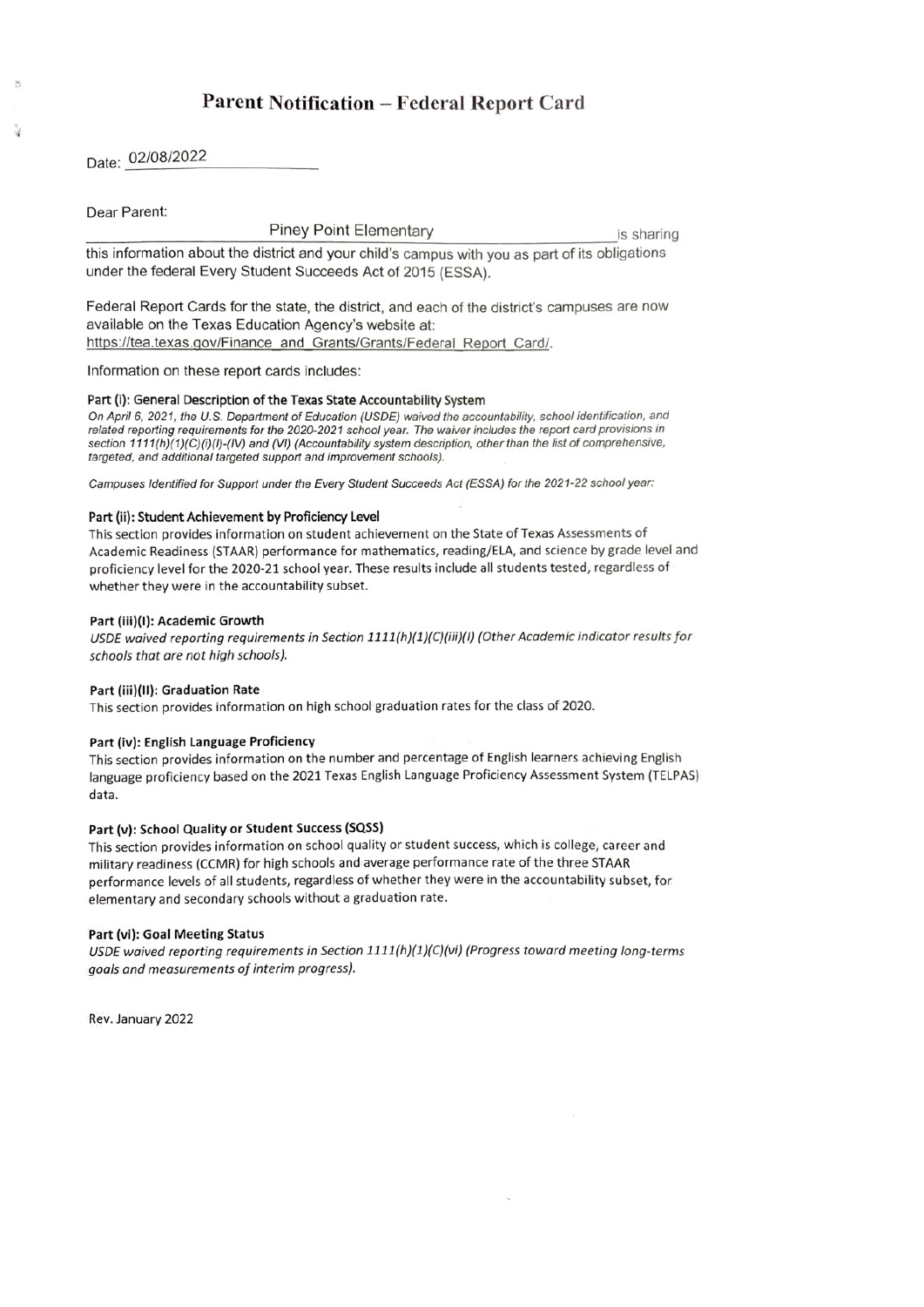# Parent Notification - Federal Report Card

#### Part (vi): STAR Participation

This section provides the percentage of students assessed and not assessed on STAR for mathematics, reading/ELA, and science.

#### Part (vili): Civil Rights Data

Part (vili)(I): The section provides information from the 2017-18 Civil Right Data Collection (CRDC) surveys, submitted by school districts to the Office for Civil Rights, on measures of school quality, climate, and safety, including counts of in-school suspensions, out-of-school suspensions, expulsions, school related arrests, referrals to law enforcement, chronic absenteeism (including both excused and unexcused absences), incidences of violence, including bullying and harassment.

Part (vili)(Il): This section provides information from the 2017-18 Civil Right Data Collection (CRDC) surveys, submitted by school districts to the Office for Civil Rights, on the number of students enrolled in preschool programs and accelerated coursework to earn postsecondary credit while still in high school.

#### Part (ix): Teacher Quality Data

This section provides information on the professional qualifications of teachers, including information disaggregated by high- and low-poverty schools on the number and percentage of (I) inexperienced teacher, principals, and other school leaders; (I) teachers teaching with emergency or provisional credentials; and (Ill) teachers who are not teaching in the subject or field for which the teacher is certified or licensed.

#### Part (x): Per-pupil Expenditure

This section provides information on the per-pupil expenditures of federal, state, and local funds, including actual personnel expenditures and actual non-personnel expenditures, disaggregated by source of funds, for each school district and campus for the preceding fiscal year.

To be updated by June 30th, 2022.

#### Part (xi): STAR Alternate 2 Participation

This section provides information on the number and percentage of students with the most-significant cognitive disabilities who take STAR Alternate 2, by grade and subject for the 2020-21 school year.

### Part (xii): Statewide National Assessment of Educational Progress (NAEP)

This section provides results on the state academic assessments in reading and mathematics in grades 4 and 8 of the 2019 National Assessment of Educational Progress, compared to the national average of such results.

# Part (xiii): Cohort Rate of Graduates Enrolled in Postsecondary Education

This section provides information on the cohort rate at which students who graduated from high school in the 2018-19 school year enrolled in the 2019-20 academic year in (I) programs of public postsecondary education in Texas; (11) programs of private postsecondary education in Texas; and (IlI) programs of postsecondary education outside Texas.

Rev. January 2022